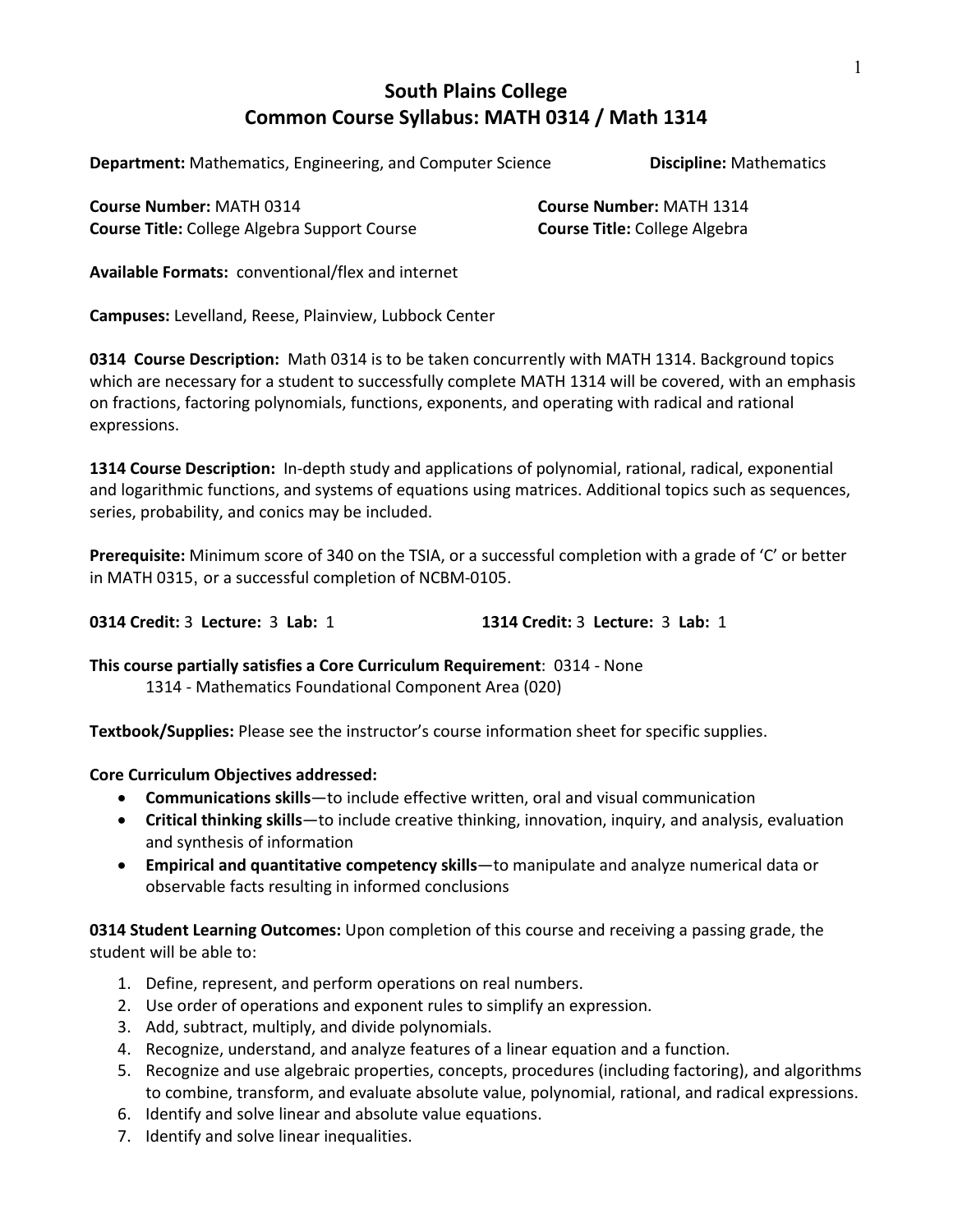**1314 Student Learning Outcomes:** Upon completion of this course and receiving a passing grade, the student will be able to:

- 1. Demonstrate and apply knowledge of properties of functions, including domain and range, operations, compositions, and inverses.
- 2. Recognize and apply polynomial, rational, radical, exponential and logarithmic functions and solve related equations.
- 3. Apply graphing techniques.
- 4. Evaluate all roots of higher degree polynomial and rational functions.
- 5. Recognize, solve and apply systems of linear equations using matrices.

**Student Learning Outcomes Assessment:** A pre- and post-test questions will be used to determine the extent of improvement that the students have gained during the semester

**Course Evaluation:** There will be departmental final exam questions given by all instructors.

**Attendance/Student Engagement Policy:** Attendance and engagement are the most critical activities for success in this course. The instructor maintains records of the student's attendance and submission of assignments throughout the semester. The student is expected to attend at least eighty percent (80%) of the **total** class meetings **and** submit at least eighty percent (80%) of the **total** class assignments to have the best chance of success. If the student fails to meet these minimum requirements, the instructor may remove the student from the class with an X, upon their discretion, to help the student from harming their GPA. If the student cannot receive an X, the instructor will assign an F.

**Plagiarism violations** include, but are not limited to, the following:

- 1. Turning in a paper that has been purchased, borrowed, or downloaded from another student, an online term paper site, or a mail order term paper mill;
- 2. Cutting and pasting together information from books, articles, other papers, or online sites without providing proper documentation;
- 3. Using direct quotations (three or more words) from a source without showing them to be direct quotations and citing them; or
- 4. Missing in-text citations.

**Cheating violations** include, but are not limited to, the following:

- 1. Obtaining an examination by stealing or collusion;
- 2. Discovering the content of an examination before it is given;
- 3. Using an unauthorized source of information (notes, textbook, text messaging, internet, apps) during an examination, quiz, or homework assignment;
- 4. Entering an office or building to obtain an unfair advantage;
- 5. Taking an examination for another;
- 6. Altering grade records;
- 7. Copying another's work during an examination or on a homework assignment;
- 8. Rewriting another student's work in Peer Editing so that the writing is no longer the original student's;
- 9. Taking pictures of a test, test answers, or someone else's paper.

**COVID Syllabus Statement:** It is the policy of South Plains College that as a condition of on-campus enrollment, all students are required to engage in safe behaviors to avoid the spread of COVID-19 in the SPC community. There will be no requirement for face coverings at any location on any South Plains College campus or classroom. Faculty, staff, or students may continue to wear a mask voluntarily, but there will be no requirements for face coverings in any circumstance.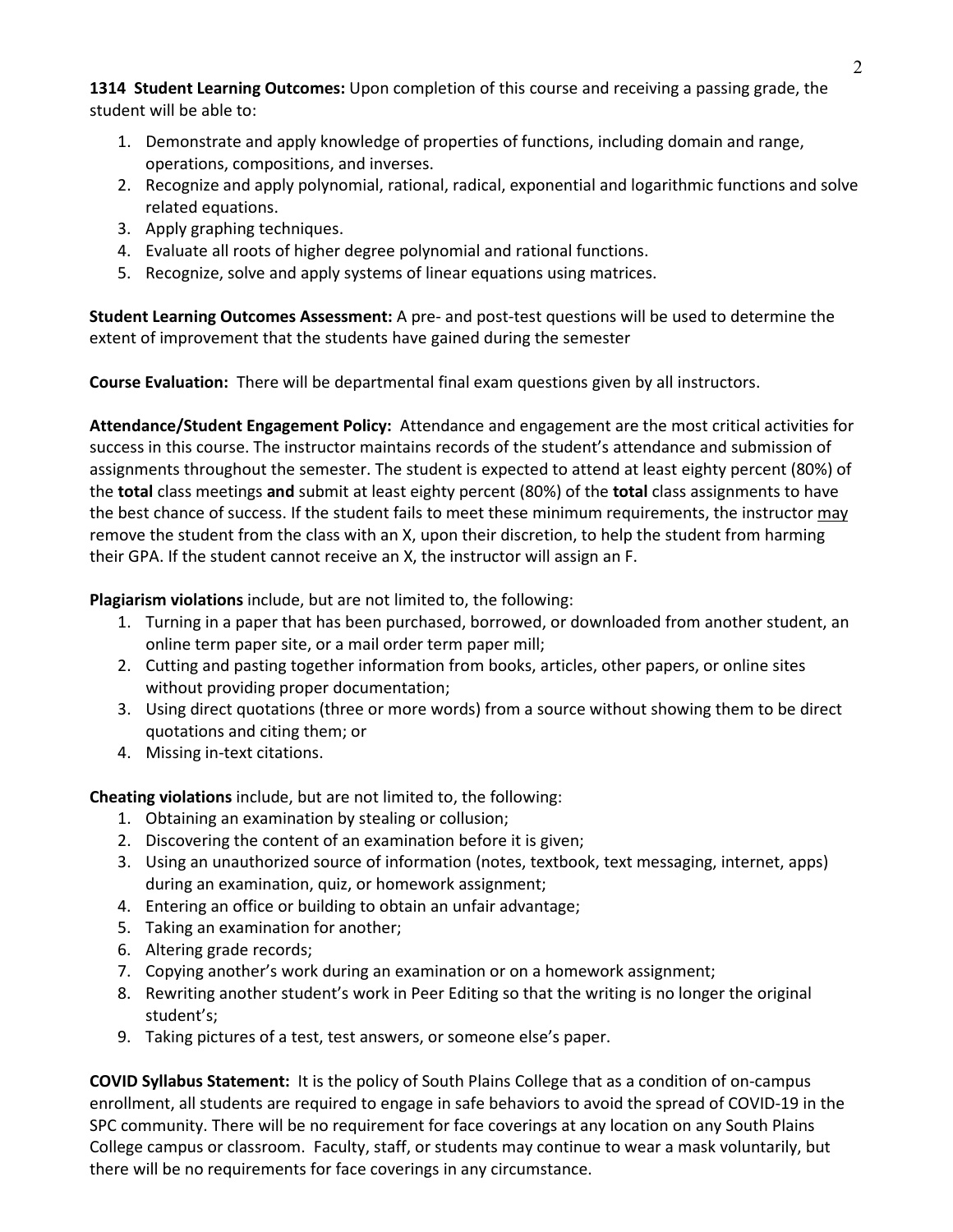**COVID Syllabus Statement (cont.):** If you are experiencing any of the following symptoms please do not attend class and either seek medical attention or get tested for COVID-19.

- Cough, shortness of breath, difficulty breathing
- Fever or chills
- Muscles or body aches
- Vomiting or diarrhea
- New loss of taste and smell

Please also notify DeEtte Edens, BSN, RN, Associate Director of Health & Wellness, at [dedens@southplainscollege.edu](mailto:dedens@southplainscollege.edu) or 806-716-2376.

**Student Code of Conduct Policy**: Any successful learning experience requires mutual respect on the part of the student and the instructor. Neither instructor nor student should be subject to others' behavior that is rude, disruptive, intimidating, aggressive, or demeaning**.** Student conduct that disrupts the learning process or is deemed disrespectful or threatening shall not be tolerated and may lead to disciplinary action and/or removal from class.

**Diversity Statement:** In this class, the teacher will establish and support an environment that values and nurtures individual and group differences, and encourages engagement and interaction. Understanding and respecting multiple experiences and perspectives will serve to challenge and stimulate all of us to learn about others, about the larger world and about ourselves. By promoting diversity and intellectual exchange, we will not only mirror society as it is, but also model society as it should and can be.

**Disability Statement:** Students with disabilities, including but not limited to physical, psychiatric, or learning disabilities, who wish to request accommodations in this class should notify the Disability Services Office early in the semester so that the appropriate arrangements may be made. In accordance with federal law, a student requesting accommodations must provide acceptable documentation of his/her disability to the Disability Services Office. For more information, call or visit the Disability Services Office at Levelland (Student Health & Wellness Office) 806-716-2577, Reese Center (Building 8) 806-716- 4675, or Plainview Center (Main Office) 806-716-4302 or 806-296-9611.

**Nondiscrimination Policy:** South Plains College does not discriminate on the basis of race, color, national origin, sex, disability or age in its programs and activities. The following person has been designated to handle inquiries regarding the non-discrimination policies: Vice President for Student Affairs, South Plains College, 1401 College Avenue, Box 5, Levelland, TX 79336. Phone number 806-716-2360.

**Title IX Pregnancy Accommodations Statement:** If you are pregnant, or have given birth within six months, Under Title IX you have a right to reasonable accommodations to help continue your education. To [activate](http://www.southplainscollege.edu/employees/manualshandbooks/facultyhandbook/sec4.php) accommodations you must submit a Title IX pregnancy accommodations request, along with specific medical documentation, to the Director of Health and Wellness. Once approved, notification will be sent to the student and instructors. It is the student's responsibility to work with the instructor to arrange accommodations. Contact the Director of Health and Wellness at 806-716-2362 or [email](http://www.southplainscollege.edu/employees/manualshandbooks/facultyhandbook/sec4.php) [cgilster@southplainscollege.edu](mailto:cgilster@southplainscollege.edu) for assistance.

**Campus Concealed Carry**: Texas Senate Bill - 11 (Government Code 411.2031, et al.) authorizes the carrying of a concealed handgun in South Plains College buildings only by persons who have been issued and are in possession of a Texas License to Carry a Handgun. Qualified law enforcement officers or those who are otherwise authorized to carry a concealed handgun in the State of Texas are also permitted to do so. Pursuant to Penal Code (PC) 46.035 and South Plains College policy, license holders may not carry a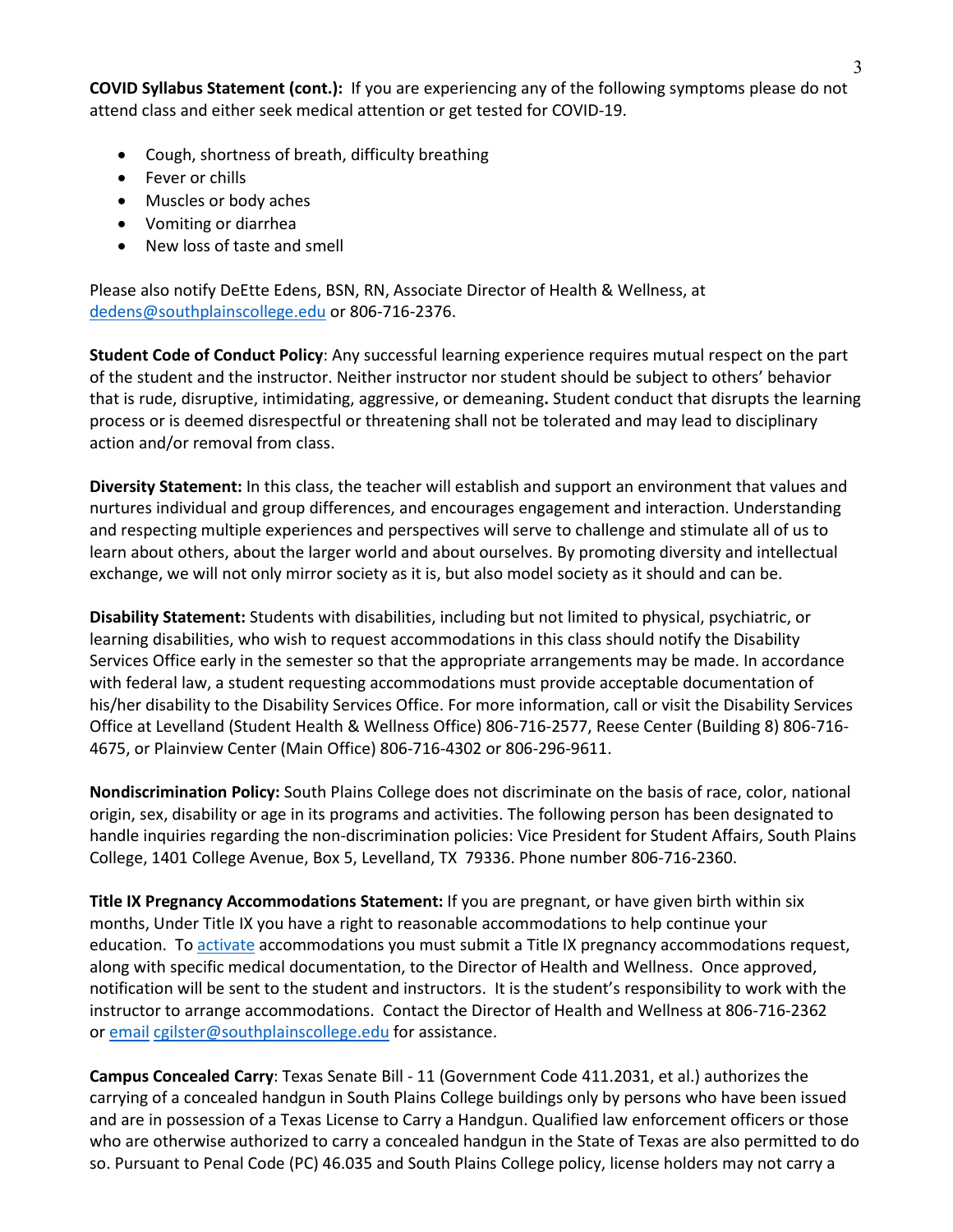concealed handgun in restricted locations. For a list of locations and Frequently Asked Questions, please refer to the Campus Carry page at: <http://www.southplainscollege.edu/campuscarry.php>

Pursuant to PC 46.035, the open carrying of handguns is prohibited on all South Plains College campuses. Report violations to the College Police Department at 806-716-2396 or 9-1-1.

**Note**: The instructor reserves the right to modify the course syllabus and policies, as well as notify students of any changes, at any point during the semester.

# *Math 0314 / 1314 – Fall 2021 College Algebra with Support Course Online*

| <b>Instructor Information:</b> | Jacqueline Fowler |  |
|--------------------------------|-------------------|--|
|                                | 806-716-4640      |  |

[jfowler@southplainscollege.edu](mailto:jfowler@southplainscollege.edu)

**INC 223 E (Reese Campus - Building 2)** 

|         | <b>Office Hours:</b> virtual: appointment required |           | on campus: appointment recommended |        |  |
|---------|----------------------------------------------------|-----------|------------------------------------|--------|--|
| Tuesday |                                                    | Wednesday | Thursday                           | Friday |  |
|         |                                                    |           |                                    |        |  |

| uesdav            | wednesday        | I nursdav         | Fridav            |
|-------------------|------------------|-------------------|-------------------|
| $9:00 - 11:00$ am | $4:00 - 6:00$ pm | $9:00 - 11:00$ am | $8:30 - 10:30$ am |
| on campus         | virtual          | on campus         | virtual           |
|                   |                  |                   |                   |

**Required Materials:** reliable internet service, computer, printer, webcam, method of scanning, pencils, erasers, and scientific or graphing calculator – TI 83 and TI 84 are allowed (\*\*TI-89, TI-92, TI-Nspire calculators along with smart watches and any other electronic devices will not be allowed during testing.) Cell phones may not be used as calculators. They will only be used for scanning your exam work.

**Blackboard:** Blackboard (Bb) is an online course management system. For technical support, call 806-716-2180 or email [blackboard@southplainscollege.edu.](mailto:blackboard@southplainscollege.edu)

**Gradescope:** Gradescope is a program used to grade all of your work. All labs and all exam work will be uploaded into Gradescope.

**Proctorio:** Proctorio is a program used to take exams. The program will record you and your computer screen as you take your exam. You must use Chrome to take your exams, and you will need to download the Chrome Extension.

**Dropping the class:** If you wish to drop this class, you will need to submit a drop form online [\(online](http://www.southplainscollege.edu/admission-aid/apply/schedulechanges.php) drop [form\)](http://www.southplainscollege.edu/admission-aid/apply/schedulechanges.php) or you may visit the Student Services Office.You should contact me before dropping the class to make sure it is the right decision for you. **If you are taking this class with a relative or anyone that lives with you, you must notify me immediately. Failure to disclose this information could result in being dropped from the class with an X.**

**Communication:** We will use the messages tool in Blackboard for email. This tool is only used in Blackboard, so you need to check it regularly just as you would your email. Please be professional in your messages. Do not use all caps or text language. Emails sent to me on Monday – Thursday will receive a response within 24 hours. Emails sent Friday – Sunday could have a longer response time up to 48 hours.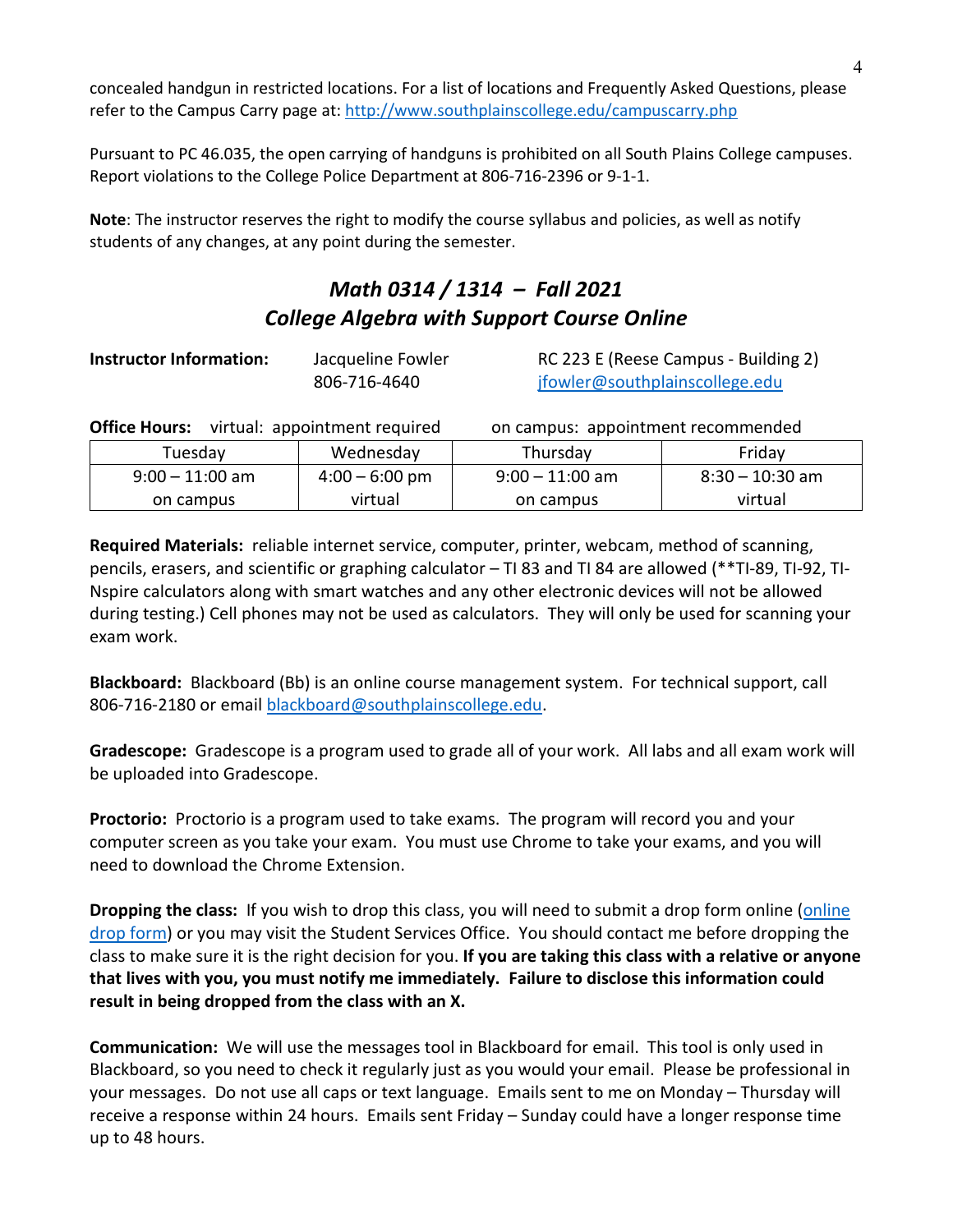### **Assignments and Grades**

**Tutoring:** You have access to free tutoring through SPC. Click on the resources tab in Blackboard. If you visit with a tutor, please share with them the work shown in my videos, so they can help you with the correct steps.

**General Info / Extension of deadlines:** Please make note of all deadlines on the schedule in Blackboard. There are no extensions on any deadlines for any reason, so do not ask. You should ALWAYS stay a few days ahead of schedule (preferably a week ahead) so that if you have any issues, it can be resolved before the deadline. Issues cannot be resolved after the deadline. You must give me 24 hours to fix any issues. NEVER wait until the last minute to complete an assignment. Computers seem to have issues when you are in a hurry to meet a deadline. **Internet provider issues or any computer problems do not constitute excuses for late submission of work. You must have a reliable computer and reliable internet service.** 

**Lesson Videos and Notes:** In Blackboard, you will find lesson videos and notes for every section. You need to print the notes and watch the videos to fill in the notes. If you are using another resource to learn the material, I may not be able to help you. You will not receive partial credit on your exams if I cannot understand your work. I may randomly ask you to scan and upload your notes for extra credit.

**Scanning Assignments:** You will need to scan and upload your work as a PDF file into Gradescope to turn it in. Each assignment can be multiple pages, but it must be ONE file. There are many free apps you can use to scan and upload your work like the notes app and the Onedrive app. Make sure to practice several times before you start uploading.

**Homework:** In Blackboard, you will find homework for all sections covered in the course. Homework should be completed on notebook paper with all work shown. The answers are listed so you can check your answers and make sure you are working the problems correctly. Homework is for practice only and will not be counted as a grade. It will prepare you for labs and tests. I may randomly ask you to scan and upload your homework for extra credit.

**Labs:** Labs will be given throughout the semester. The work on labs must follow the work on the videos to receive credit. The dates for all labs are located in the outline in Blackboard. THREE lab grades will be dropped at the end of the semester. There will be a deduction of 25%, per day, on all late labs if you miss the deadline.

**Unit Exams:** There will be an exam after every unit. All unit exams will be proctored using the Proctorio program. Before you start an exam, you will need to print the template for the exam. (Exam 1 is the exception. You will not be allowed to use anything on Exam 1.) Once you hit begin in Blackboard, you will have 5 minutes to print the exam. You may leave camera view, but you must leave your cell phone and calculator on your desk while you get the printout. Make sure the printer is working before you hit begin because if you take longer than 5 minutes, you may receive a zero on your exam. You must show all work on the printout. Exam work will be uploaded into Gradescope **BEFORE** you submit your exam in Blackboard. I must see you upload your exam in Gradescope on the video. You must complete the entire exam at one time, and you are allowed only ONE attempt. You may not save it and come back to it at a later time. ONE exam will be dropped at the end of the semester. There will be a deduction of 25%, per day, on all late exams if you miss the deadline.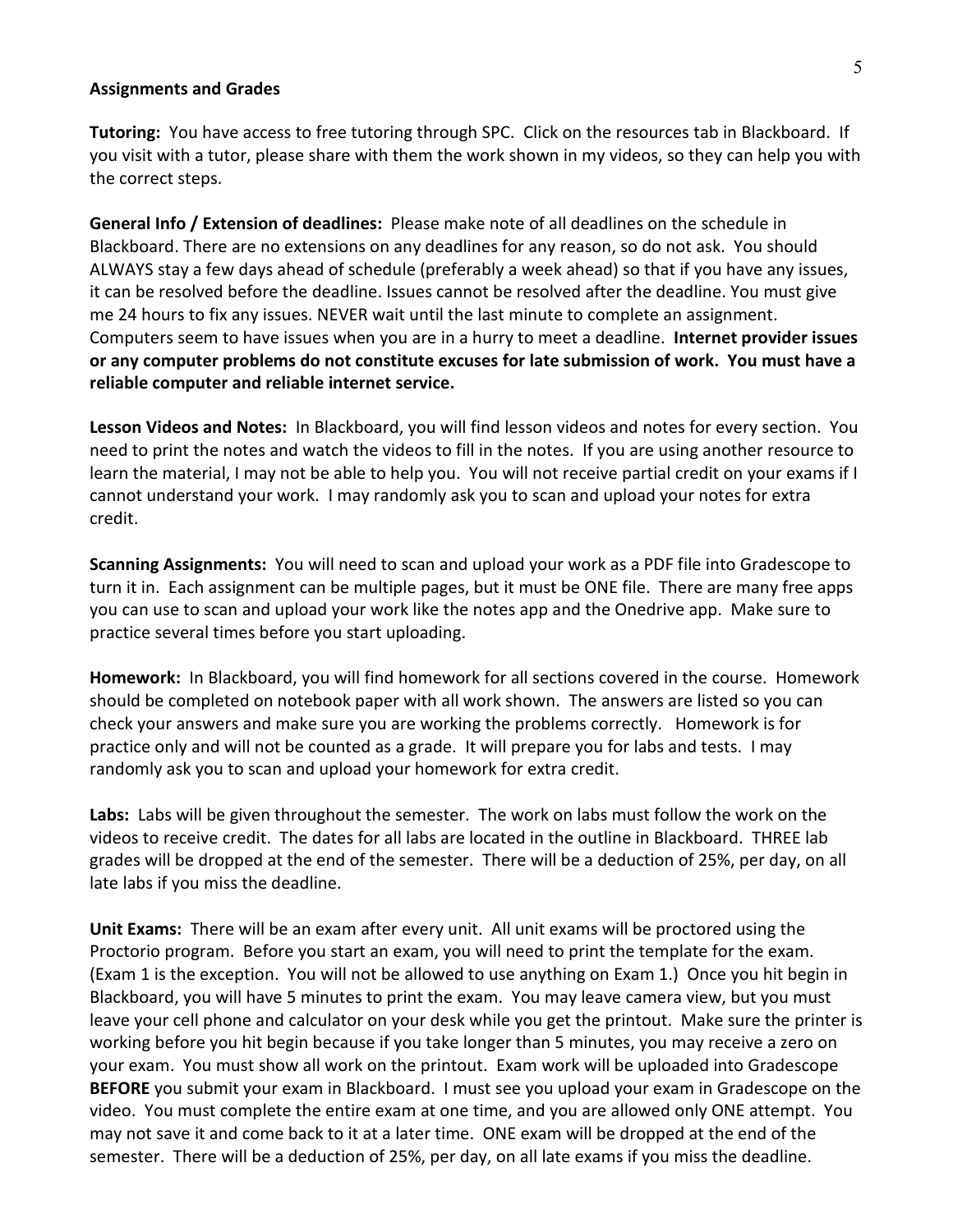**Final Exam:** There will be a mandatory comprehensive final exam at the end of the semester. The Final Exam will be proctored using the Proctorio Program. Your exam work MUST be uploaded into Gradescope **BEFORE** you submit your exam in Blackboard. I must see you upload your work on the video. You must complete the entire exam at one time, and you are allowed only ONE attempt. You may not save it and come back to it at a later time. **There is ONLY one deadline for the final exam. If you miss the deadline, you will receive a zero.** You will not be allowed to complete it late for a deduction.

## **Guidelines for exams:**

\*\*\*\*\*\* If any ONE of these guidelines are not followed, you will receive a zero on your exam.

- You must show your workspace in camera view during the entire exam. Your workspace is your desk area along with your face, not just your face.
- You must put your cell phone face down in the camera view at all times and you are not allowed to use it during the exam. It will only be used to scan and upload exam work. Once you pick up your cell phone, you are NOT allowed to write anything else on your paper.
- If a calculator is allowed, you must place it in the camera view at all times. You must include a picture of your calculator with your exam work.
- You are not allowed to have another person in the camera view.
- Hats and headphones of any kind are not allowed on any exam.
- If you are taking this class with a relative or anyone that lives with you, you must all take the exams at the exact same time.
- You must have good light so you are easily seen in the video. If it is too dark, I can't see you.
- You will get 5 minutes to print the exam once you hit begin. Once you start working on the exam, you are not allowed to move out of the camera view during the exam.
- Once you are finished with the exam, you MUST scan your work as one PDF file with multiple pages and upload into Gradescope. The first pages must be the printed exam and the last pages must be the template. All pages will be numbered so you can scan in order.
- Plug in your computer before starting an exam. If your battery dies, Proctorio will stop.

\*\*\*If Proctorio stops recording before your exam is complete, you must upload the work you have completed immediately into Gradescope. Do not hold onto the work and email me asking to finish the exam. If your work was uploaded within 10 minutes, I will grade what you have completed. If your work is uploaded more than 10 minutes after recording stops, your work will not be accepted, and you will receive a zero on the exam.

# **\*\*\*\*There are no passwords on any exam, so if you are being asked for a password, then Proctorio is not working correctly**.

**\*\*\*\*To avoid technology issues, you may come to campus to take any and every exam. The dates are listed on the outline in Blackboard.** 

|                       |            |             | A: $90 - 100$   |
|-----------------------|------------|-------------|-----------------|
| <b>Grading Scale:</b> | Labs       | 20 %        | $B: 80 - 89$    |
|                       | Unit Exams | 60 %        | C: $70 - 79$    |
|                       | Final Exam | <b>20 %</b> | $D: 60 - 69$    |
|                       |            |             | F: 59 and below |